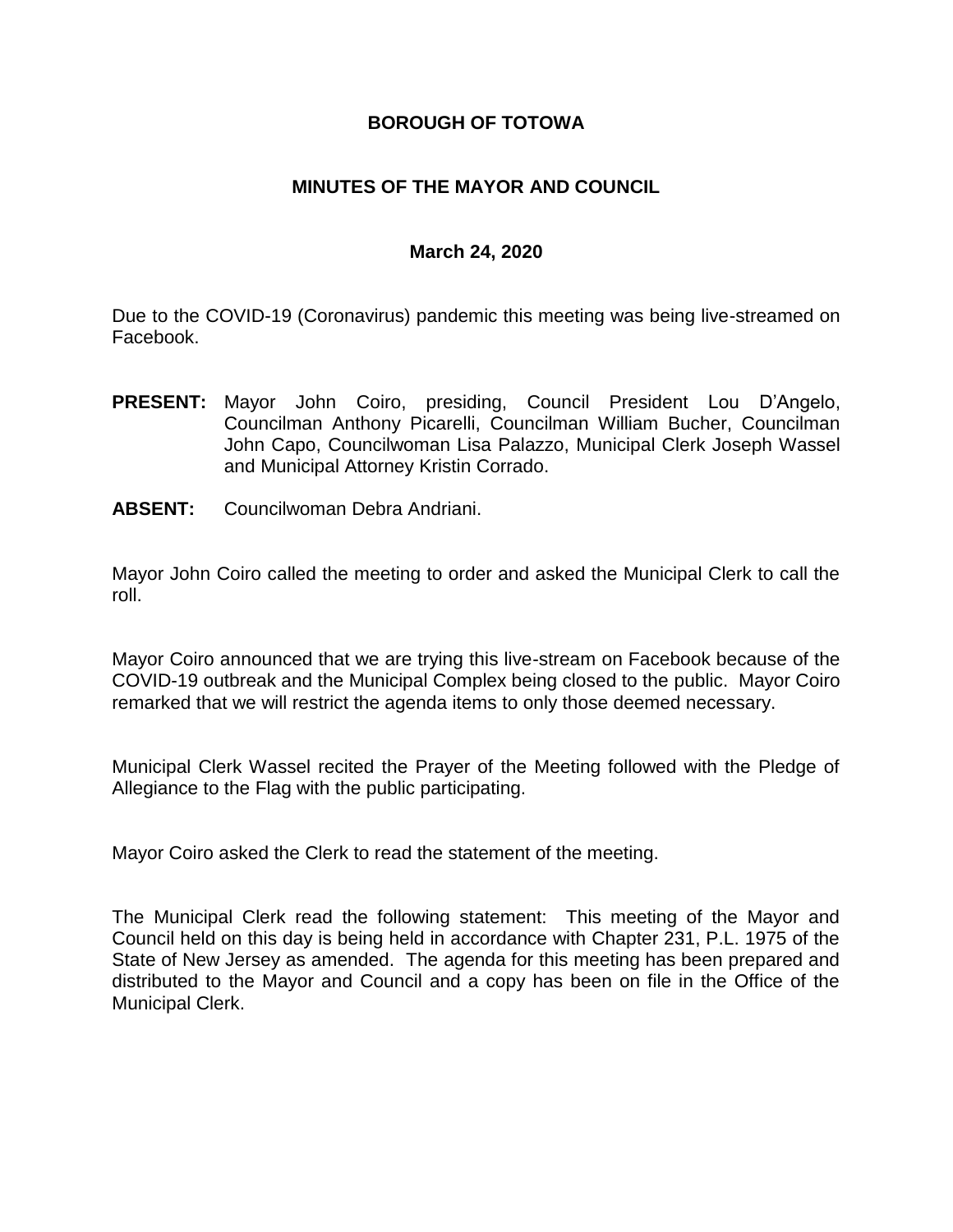There was a motion by Councilman D'Angelo, seconded by Councilman Picarelli to table the public hearing on Ordinance No. 03-2020 which is the Financial Agreement NJDC Sycamore Totowa Urban Renewal. On roll call vote, all members of the Council present voted in the affirmative.

Mayor Coiro explained that because of the situation that we are currently in, we are not going to hold a public hearing on an ordinance until the public is allowed back in to attend meetings.

Mayor Coiro asked if any members of the Council, the Municipal Clerk or the Municipal Attorney wished to address the Council.

There were no reports.

## CITIZENS HEARD:

Mayor Coiro commented that if anybody had any questions, they can email them to either him or Municipal Clerk Wassel at the email addresses listed on the Totowa website and they will be answered. No emailed questions were received.

There was a motion by Councilman D'Angelo, seconded by Councilman Picarelli to approve the Minutes of the Mayor and Council for the meeting of March 10, 2020. On roll call vote, all members of the Council present voted in the affirmative.

# COMMITTEE ON FINANCE:

There was a motion by Councilman Picarelli, seconded by Councilman D'Angelo to approve Resolution No. 2020-07 for the payment of bills. On roll call vote, all members of the Council present voted in the affirmative.

There was a motion by Councilman Picarelli, seconded by Councilman D'Angelo to approve Resolution No. 2020-08 Authorizing The Transfer Of 2019 Budget Appropriations. On roll call vote, all members of the Council present voted in the affirmative.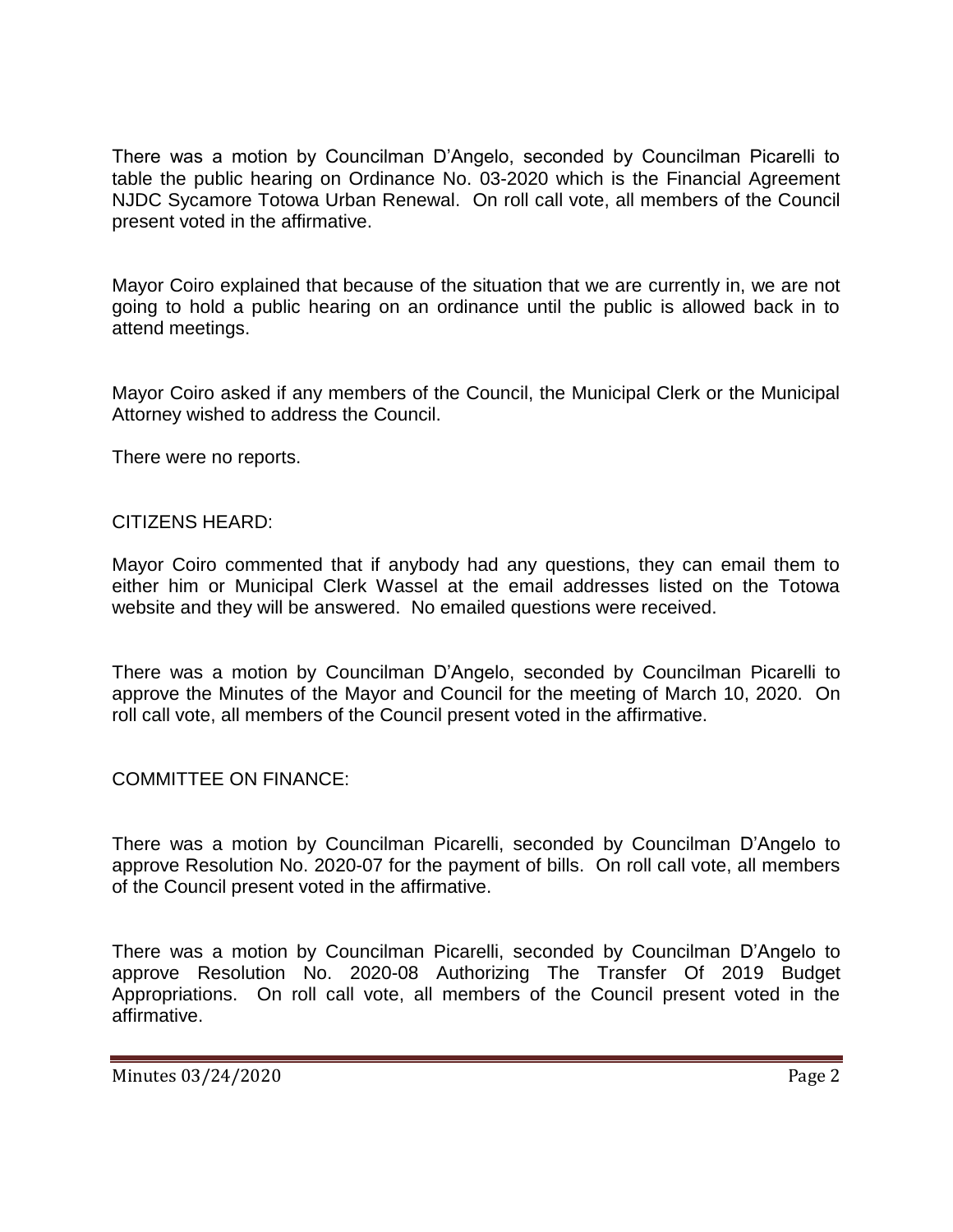There was a motion by Councilman Picarelli, seconded by Councilman D'Angelo to adopt the following resolution authorizing the Treasurer to issue refunds to various property owners pursuant to State Tax Court judgments. On roll call vote, all members of the Council present voted in the affirmative.

### RESOLUTION

WHEREAS, there has been a State Tax Court Judgment to reduce the evaluation on the following.

NOW, THEREFORE, BE IT RESOLVED, that the Treasurer of the Borough of Totowa is authorized to refund this amount.

| <b>Block</b> | Lot Property/Owner                        | Payable To:                                                                      | Year | <b>From</b>  | To                     | <b>Amount</b> |
|--------------|-------------------------------------------|----------------------------------------------------------------------------------|------|--------------|------------------------|---------------|
| 10.01        |                                           | 6 20 Campus Rd. Janata, Lacap & Hazen, LLP 2018 13,841,300<br>Mail to:           |      |              | 11,000,000 \$67,708.18 |               |
|              |                                           | Crossroads Corporate Center 2019<br>1 International Blvd. Suite 400, PMB #14     |      | 13.841.300   | 11,000,000             | 67,850.24     |
|              |                                           | Mahwah, NJ 07495                                                                 |      | Total Check: |                        | \$135,558.42  |
| 173          | 38 783 N. Riverview Dr Ventura, Miesowitz | et al Trust Account<br>Mail to:<br>783 Springfield Ave.<br>Summit, NJ 07901-2332 | 2016 | 3,604,500    | 3,150,000              | \$10,676.21   |

COMMITTEE ON PUBLIC SAFETY:

There was a motion by Councilman D'Angelo, seconded by Councilman Capo to approve the Fire Department TSAP for 2019. On roll call vote, all members of the Council present voted in the affirmative.

COMMITTEE ON PUBLIC WORKS:

There was no report.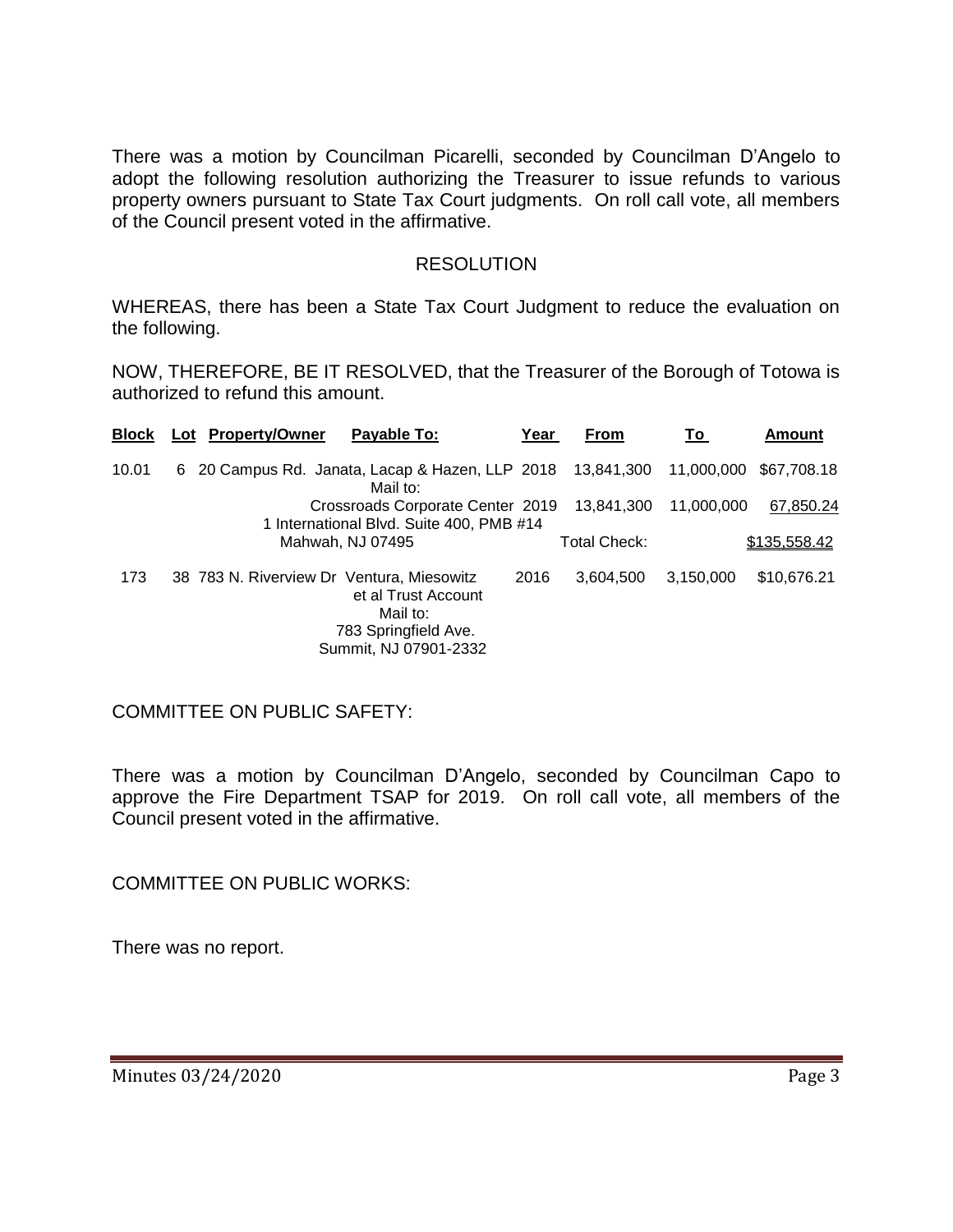# COMMITTEE ON ENGINEERING & PUBLIC PROPERTY:

A letter was received from the Passaic Valley Sewerage Commission along with a check in the amount of \$6,490.93 for the Municipal Rebate Incentive Program. There was a motion by Councilman Capo, seconded by Councilman D'Angelo to accept the funds. On roll call vote, all members of the Council present voted in the affirmative.

There was a motion by Councilman Capo, seconded by Councilman D'Angelo to adopt the following Resolution Authorizing HVAC And Boiler Preventative Maintenance Agreement. On roll call vote, all members of the Council present voted in the affirmative.

### RESOLUTION NO. 51-2020

#### RESOLUTION AUTHORIZING HVAC AND BOILER PREVENTATIVE MAINTENANCE AGREEMENT

WHEREAS, the Borough of Totowa Municipal Clerk has recommended that the Borough of Totowa initiate a Preventative Maintenance Program for the HVAC systems located at various municipal owned buildings; and

WHEREAS, these buildings include the Borough of Totowa Municipal Complex, Community Center, DPW building, Fire Rescue Firehouse and Lincoln Avenue Firehouse; and

WHEREAS, 454 Mechanical, LLC, 14 Masklee Court, Totowa, New Jersey 07512 has submitted a proposal to perform the HVAC preventative maintenance services for the sum of \$6,725.00, a copy of which is on file in the office of Borough of Totowa Municipal Clerk; and

WHEREAS, the Maintenance Program includes four maintenance visits per year, pressurized chemical cleaning of all air-conditioning equipment and boiler maintenance annually; and

WHEREAS, the Mayor and Council of the Borough of Totowa desire to establish an HVAC Preventative Maintenance Program for the Borough of Totowa municipal owned buildings; and

WHEREAS, pursuant to the applicable New Jersey State laws, the preventative maintenance services may be authorized without public bidding.